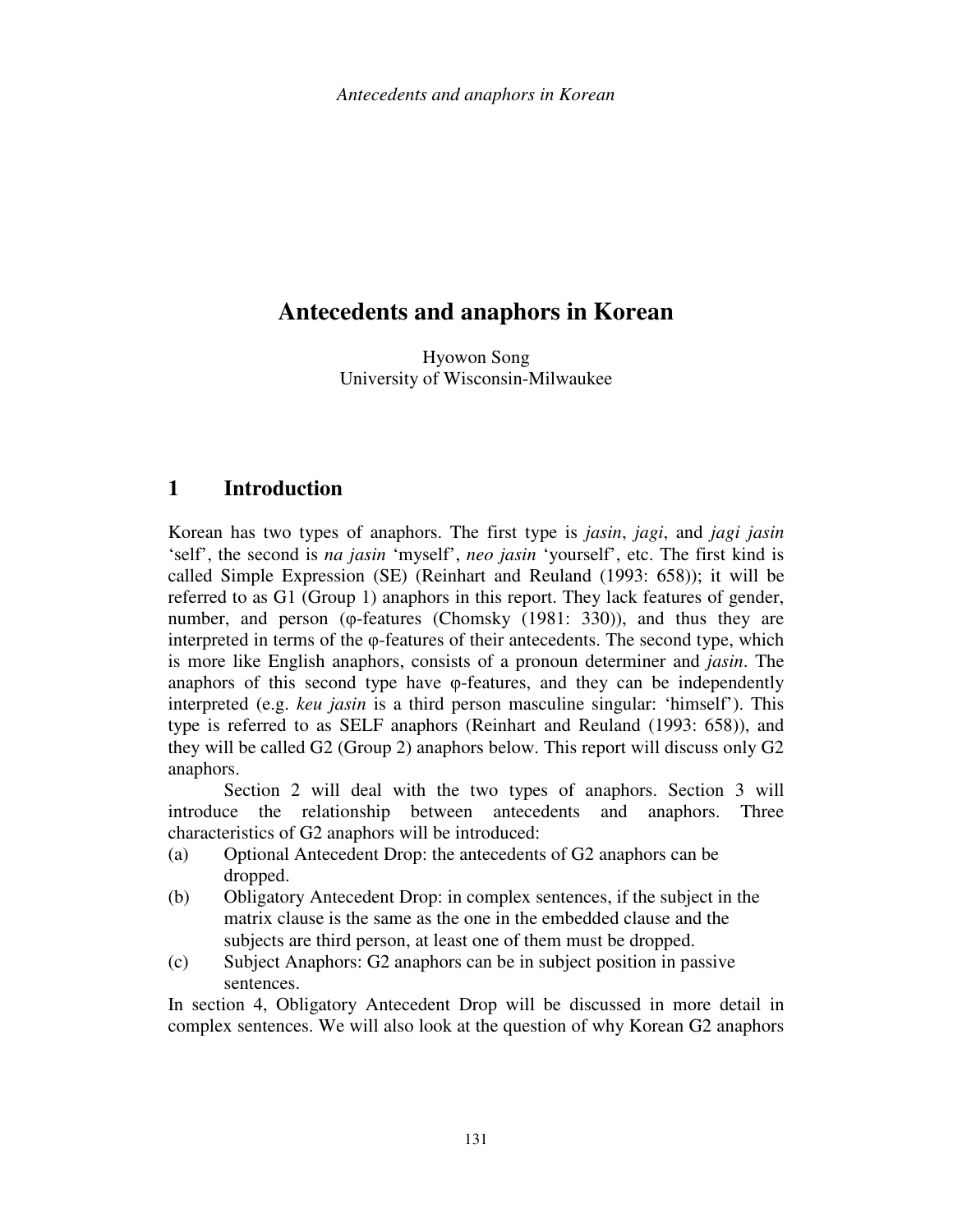have these characteristics. Section 5 discusses plausible answers and their problems. Let's start with the types of Korean anaphors.<sup>1</sup>

## **2 Types of Korean anaphors**

As noted above, Korean has two types of anaphors. G1 anaphors lack some features such as gender, number, and person (φ-features (Chomsky (1981: 330)), and thus they are interpreted in terms of the  $\varphi$ -features of their antecedents. In (1) and (2), *na* 'I' is the first person singular pronoun, and *keu* 'he' is the third person singular masculine pronoun, but their anaphors are the same: *jasin*. The anaphor *jasin* is never changed, but it is interpreted as co-referential with the pronouns. This is because the G1 anaphor *jasin* does not have φ-features, and receives the features from the antecedent.

| (1) | $Nai$ -neun         | jasin <sub>i</sub> -eul | sarangha-n-ta.    |  |
|-----|---------------------|-------------------------|-------------------|--|
|     | $1SG_i$ -TOP        | $self_i$ -OB            | love-PRESENT-DECL |  |
|     | 'I love myself.'    |                         |                   |  |
| (2) | $Keu_i$ -neun       | jasin <sub>i</sub> -eul | sarangha-n-ta.    |  |
|     | $3SG_i$ -NOM        | $self_i - ACC$          | love-PRS-DECL     |  |
|     | 'He loves himself.' |                         |                   |  |

Other anaphors *jagi* and *jagi jasin* are similar to *jasin*, but their pragmatic functions are a little different. For example, *jagi* cannot occur with pronouns as *jasin* can (e.g. \**na jagi* "I-self", \**neo jagi* "you-self", etc). The phrase *jagi jasin* is the combination of *jasin* and *jagi* to emphasize the meaning, but it needs an antecedent. In this report, G1 anaphors will not be dealt with.

 What about G2 anaphors? They consist of a pronoun and the G1 anaphor *jasin*. The pronoun part of G2 anaphors is decided based on the features of the antecedent. For example, the pronoun *na* 'I' is first person singular, thus, *na jasin* 'myself' is first person singular anaphor (see (3)). The pronoun *keu* 'he' is third person masculine singular, so *keu jasin* 'himself' is third person masculine singular anaphor (see (4)). That is, the pronoun of the G2 anaphor agrees with the antecedent.

| (3)  | $Nai$ -neun         | na jasin <sub>i</sub> -eul    | yongseoha-yeoss-ta. |  |  |
|------|---------------------|-------------------------------|---------------------|--|--|
|      | $1sG_i$ -TOP        | $myself_i-OB$                 | forgive-PAST-DECL   |  |  |
|      | 'I forgave myself.' |                               |                     |  |  |
| (3a) | $Nai$ -neun         | na jasin <sub>i</sub> -eul    | yongseoha-yeoss-ta. |  |  |
|      | $1SG_i$ -NOM        | $1$ SG self <sub>i</sub> -ACC | forgive-PST-DECL    |  |  |

<sup>&</sup>lt;sup>1</sup> I am very thankful to Edith Moravcsik and Fred Eckman for discussing and proofreading this report.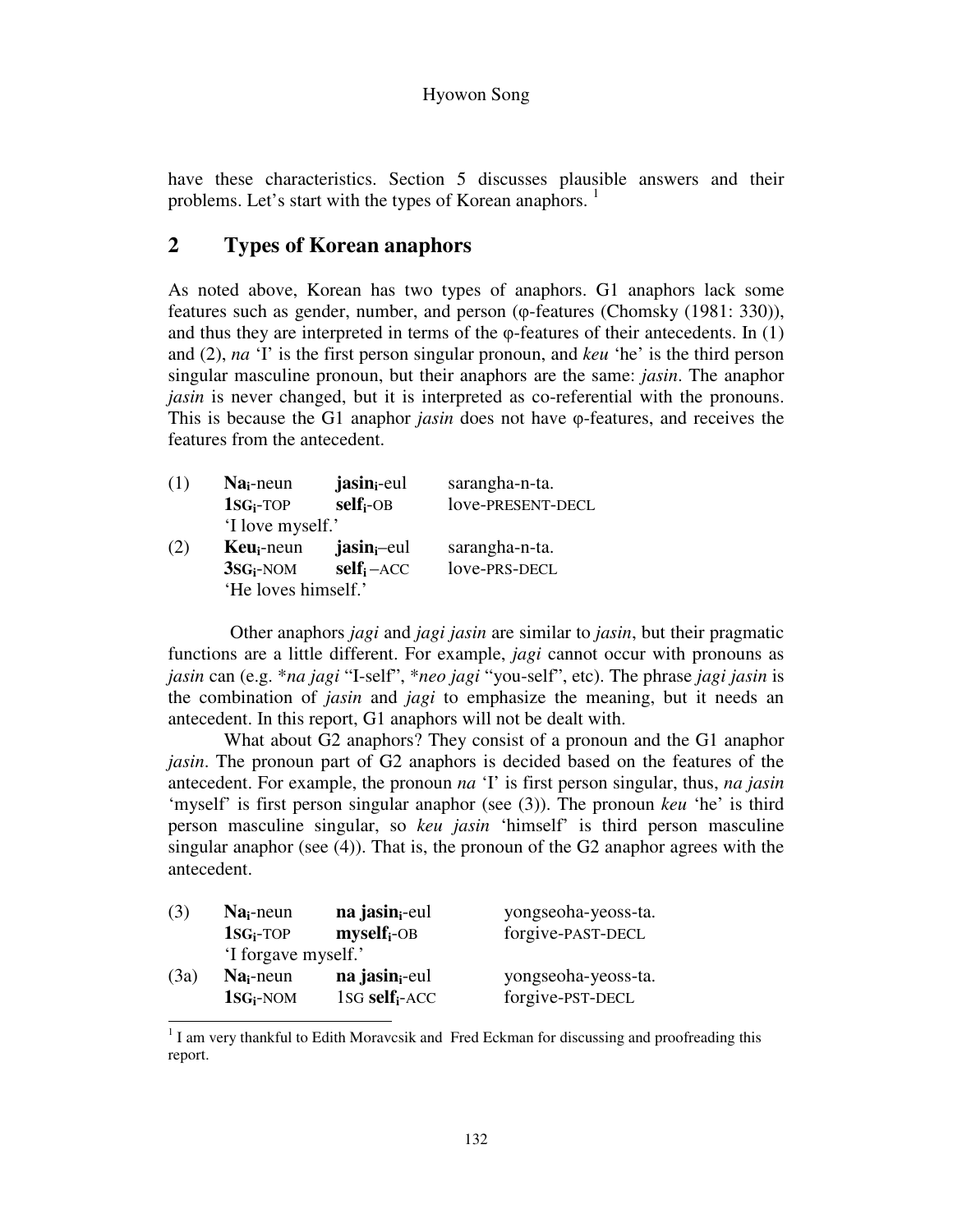'I forgave myself.'

| (4)  | $Keu_i$ -neun         | $keu$ jasin <sub>i-eul</sub>       | yongseoha-yeoss-ta. |  |
|------|-----------------------|------------------------------------|---------------------|--|
|      | $3SGi-TOP$            | $himself_i -OB$                    | forgive-PAST-DECL   |  |
|      | 'He forgave himself.' |                                    |                     |  |
| (4a) | $Keu_i$ -neun         | $keu$ jasin <sub>i-eul</sub>       | yongseoha-yeoss-ta. |  |
|      | $3SG_i$ -NOM          | $3$ s $G$ self <sub>i</sub> $-ACC$ | forgive-PST-DECL    |  |
|      | 'He forgave himself.' |                                    |                     |  |

In the next section, we will see three characteristics of Korean G2 anaphors concerning the relationship between G2 anaphors and their antecedents.

## **3. The relationship between antecedents and anaphors**

Let's start with the first characteristic mentioned in section 1: Optional Antecedent Drop. Unlike in English, the antecedents of Korean G2 anaphors can be dropped: sentence (5) has the antecedent and the anaphor, while (6) overtly has only an anaphor (but not in English; see (7)). That is, unlike in English, the antecedent *na-neun* 'I' can be dropped in the sentence with G2 anaphor *na jasin* 'myself'.

| (5) | $Nai$ -neun         | na jasin <sub>i</sub> -eul | yongseoha-yeoss-ta. |  |  |
|-----|---------------------|----------------------------|---------------------|--|--|
|     | $1sG_i$ -TOP        | $myself_i$ -OB             | forgive-PAST-DECL   |  |  |
|     | 'I forgave myself.' |                            |                     |  |  |

(6) **Na jasini**-eul yongseoha-yeoss-ta. **myselfi**-OB forgive-PAST-DECL "Forgave myself<sub>i</sub>."

(7) \*Forgave myself

There arise two questions: why can antecedents of Korean G2 anaphors be dropped? (I will deal with this question later.) <After G2 anaphors are dropped, is there truly nothing in their position? My answer to the second question is "Negative":>

 $\rightarrow$  possibly rephrase to: {After G2 anaphors are dropped, is nothing left behind or is there a trace? My answer to that is that there is a trace.}

 Most linguists agree that there is a null element in the position where constituents are dropped. This is supported by Korean native speakers who do not have linguistic knowledge: they will say that the dropped element is still there. So, what is that element?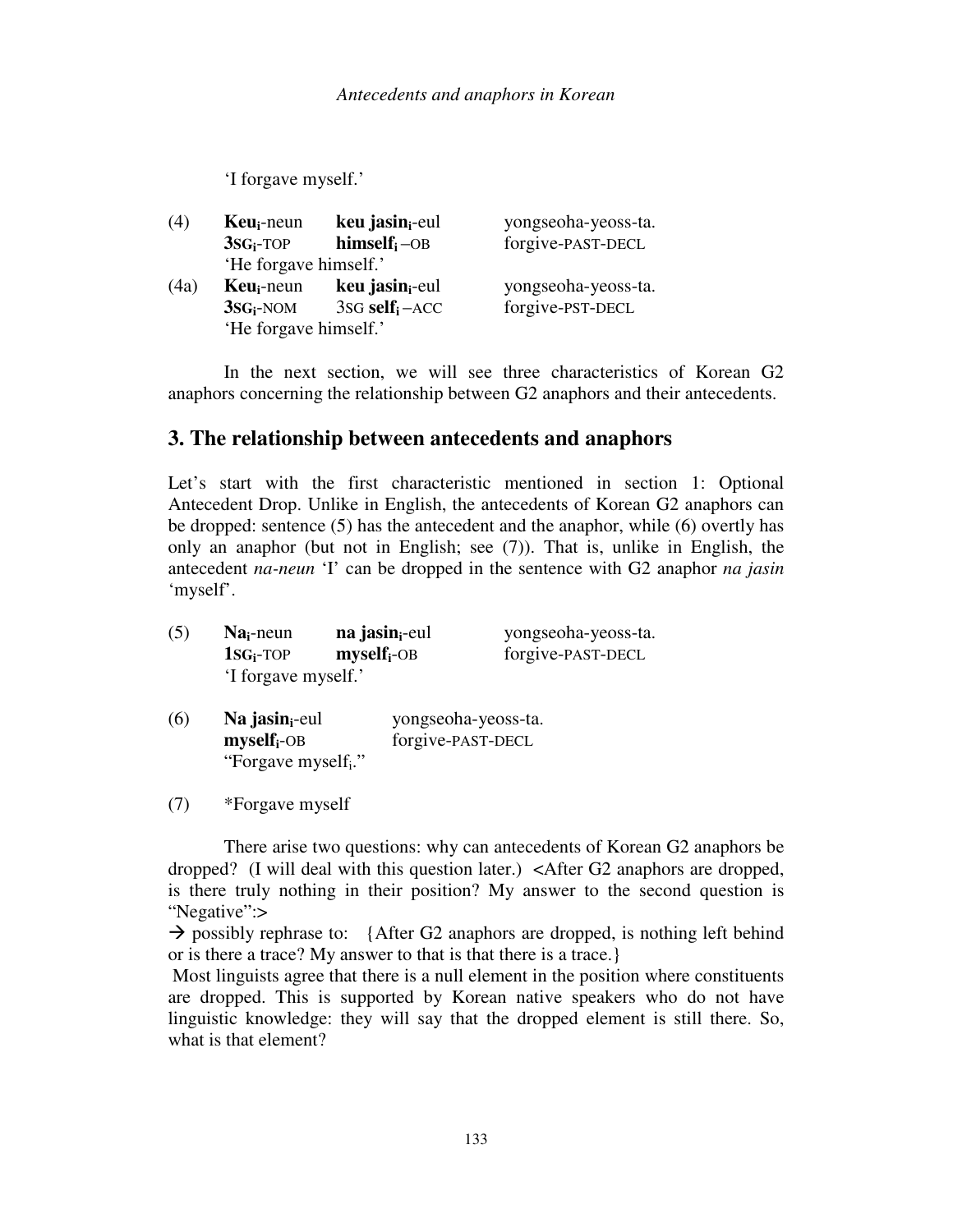In the Minimalist Program the null element is considered to be either the silent element ∆ (Monahan 2003, Polinsky & Potsdam 2002), or *pro* (Cormack & Smith 2002, 2004). The difference between the two has to do with the concept of the control relationship. The relationship of antecedents and anaphors is interpreted as a control relationship. The two analyses are differentiated by whether or not the null element is in a finite clause or an infinitive clause. Supporters of the silent element  $\Delta$  consider the relationship as Backward Control. This is because the null element is regarded as controlled by the controller (in this report it is usually the subject in the embedded clause) in the clause. Meanwhile, scholars such as Cormack and Smith call the element *pro*, and the subject in the matrix clause controls *pro* in the embedded clause. The *pro* is the antecedent of the anaphor and it controls the anaphor. Thus, this relationship is called Forward Control. Both sides mostly dealt with the Korean verb *seoldeuk-ha-ta* 'persuade'. They, however, did not really discuss Korean anaphors even though the term *control* came from the relationship of antecedents and anaphors.

In this report, I will not focus on which analysis is more plausible (i.e. whether backward control is right or forward control is right). Rather, I will talk about the relationship between anaphors and antecedents, and their characteristics in the Korean data. The remaining null element after the antecedent is dropped will be referred to as *pro* because of convenience, and because, according to Radford (1997, 269), "*pro* is a covert nominative-case pronoun."

The second characteristic: Obligatory Antecedent Drop is intriguing. It can only be observed in complex sentences. In complex sentences, if the subject in the matrix clause is the same as the one in the embedded clause and the subjects are third person, at least one of them must be dropped. Look at Table 1 below (all constituents refer to third person pronouns or proper nouns). The three top lines show that the *pro*, antecedent and anaphor are co-indexed. However, in the two bottom lines the two antecedents have different indexes, and the antecedent in the embedded clause is co-indexed with the anaphor in the same clause. If the two antecedents have the same indexes, the sentence is not grammatical (see the bottom line). We will investigate Obligatory Antecedent Drop through some more data in the next section.

| Antecedent      | Antecedent        | Anaphor              |
|-----------------|-------------------|----------------------|
| (Matrix clause) | (Embedded clause) | (Embedded clause)    |
| proi            | proi              | $anaphor_i$          |
| antecedent      | $pro_i$           | anaphor <sub>i</sub> |
| proi            | antecedenti       | anaphor <sub>i</sub> |
| antecedenti     | antecedenti       | anaphor <sub>i</sub> |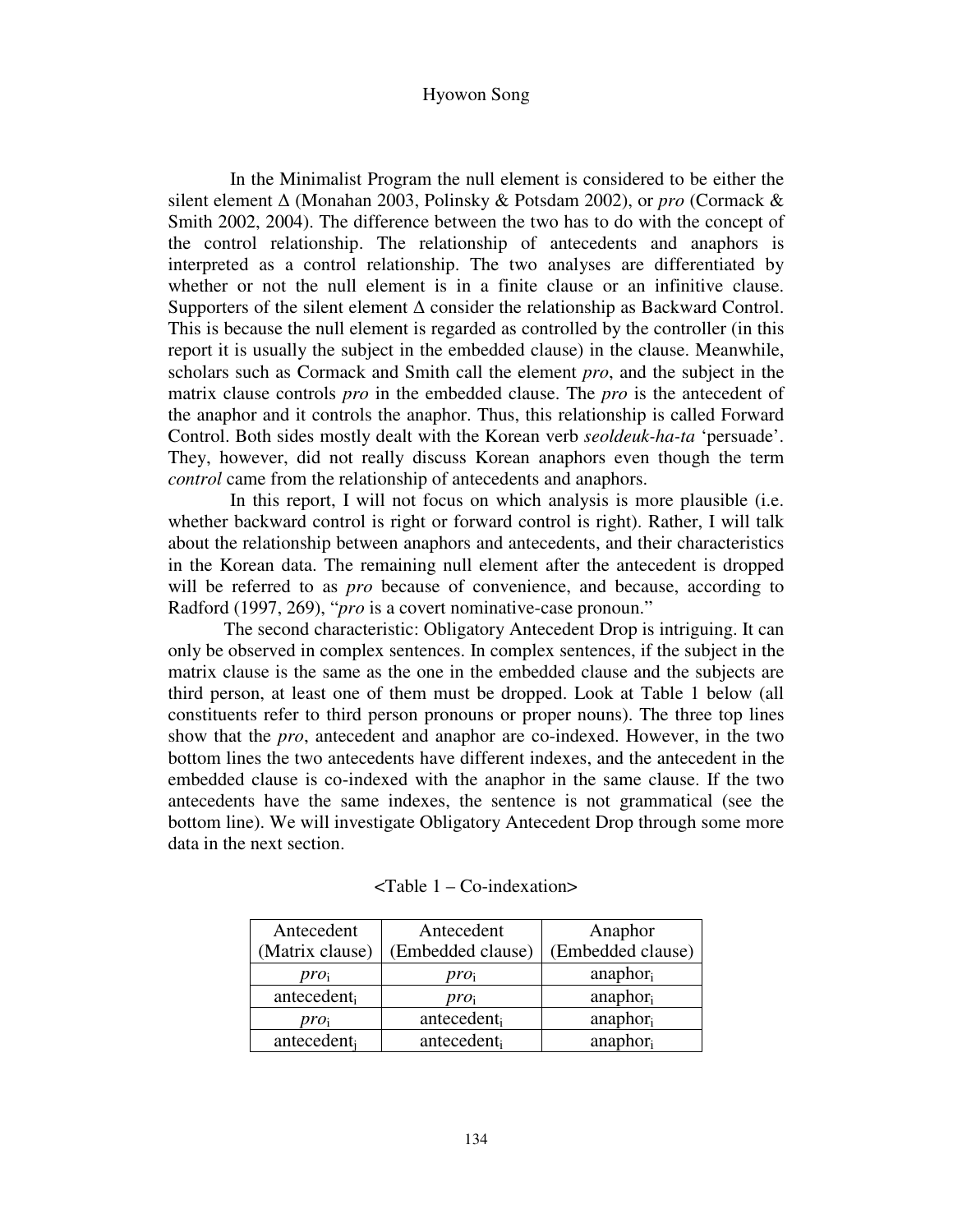| $*$ antecedent <sub>i</sub><br>antecedent | anaphor |
|-------------------------------------------|---------|
|-------------------------------------------|---------|

Let's move on to the third characteristic: Subject Anaphor. Unlike English anaphors those in Korean can be placed in subject position in passive sentences. In (9), the Korean anaphor *na jasin* 'myself' has the subject marker, whereas the corresponding English anaphor occurs with the preposition *by* in (10).

- (9) **na jasin**-**i** yongseo-**toi**-eoss-ta. **myself**-**SUB** forgive-**PASSIVE**-PAST-DECL "*pro*<sup>i</sup> Myself was forgiven"
- (10) I was forgiven by **myself**.

The reason for Anaphor Subjects is more complicated. <The subject position of the Korean G2 anaphors and passive formation are needed yet to be researched.>

 $\rightarrow$  perhaps rephrase to: {The subject position of the Korean G2 anaphors and passive formation are topics that require further research.}

This may be elaborated on in a later version of this paper.

### **4. More data on Obligatory Antecedent Drop**

I will use *malha-ta* 'say' as the verb of the matrix clause and *-ko* as the complementizer 'that'. Let's look at the data. (11) through (13) all mean 'He said that he forgave himself.'

Sentences (11) through (13) are examples of the first to third cases in Table 1: one subject in the complex sentence is dropped. In (11) and (12), *keuneun* 'he' is considered as either the subject of the embedded clause or that of the matrix clause. Thus, (11) shows that *pro* is placed in the subject position of the matrix clause, while (12) shows *pro* in the subject position of the embedded clause. If we look at the co-indexation, *keu-neun*, *pro* and *keu jasin* refer to the same person. Sentence (13) is one where both antecedents are dropped. Thus, it has two *pro*s, which are co-indexed with the anaphor.

| (11) | $Keu_i$ -neun                            | $\boldsymbol{pro}_{i}$ | keu jasin <sub>i</sub> -eul | yongseoha-yeoss-ta-ko  |  |
|------|------------------------------------------|------------------------|-----------------------------|------------------------|--|
|      | $3SGi-TOP$                               |                        | $himself_i-OB$              | forgive-PAST-DECL-COMP |  |
|      | malha-yeoss-ta.                          |                        |                             |                        |  |
|      | say-PAST-DECL                            |                        |                             |                        |  |
|      | "He said that $pro_i$ for gave himself." |                        |                             |                        |  |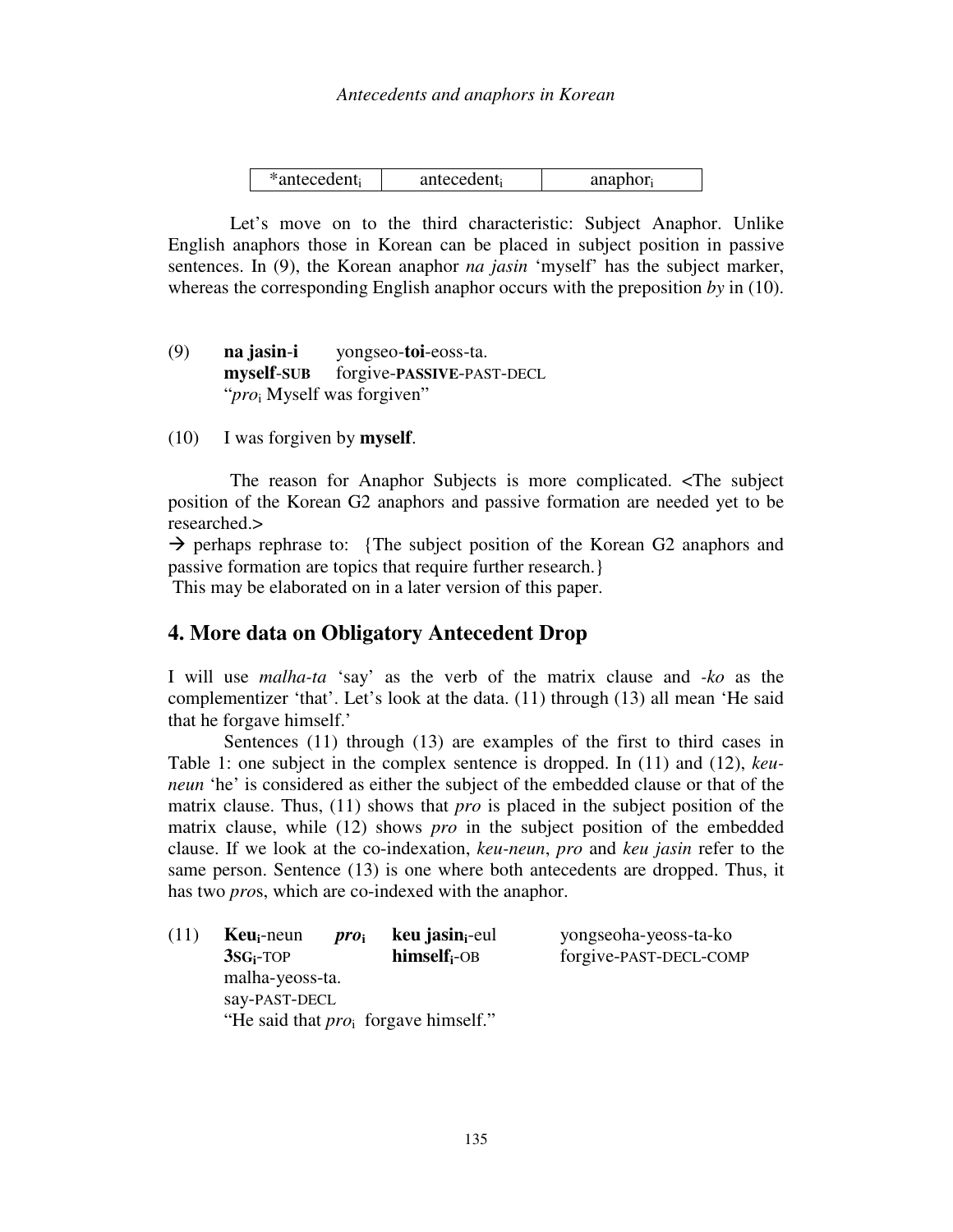(12) *pro***<sup>i</sup> keui-**neun **keu jasini**-eul yongseoha-yeoss-ta-ko **3SGi-**TOP **himselfi**-OB forgive-PAST-DECL-COMP malha-yeoss-ta. say-PAST-DECL "*pro*<sub>i</sub> said that he forgave himself."

(13) *pro***<sup>i</sup>** *pro***<sup>i</sup> keu jasini**-eul yongseoha-yeoss-ta-ko **himselfi**-OB forgive-PAST-DECL-COMP malha-yeoss-ta.

say-PAST-DECL

"*pro*<sub>i</sub> said that *pro*<sub>i</sub> forgave himself."

What about the case where both subjects are present? In (14), the topicalized subject *na-neun* 'I' is the subject of the matrix clause, and *nai-ka* is the subject of the embedded clause. Both are co-indexed with *na jasin* 'myself'. This is an example of the first person pronoun. In (15), *neo-neun* 'you' is the topicalized subject of the matrix clause, and *ne-ka* 'you' is the subject of the embedded clause. They are co-indexed with *neo jasin* 'yourself'. This is an example of the second person pronouns<sup>2</sup>. That is, in the first and the second person pronouns, the subjects of the matrix and the embedded clauses are coindexed with anaphors in the embedded clauses.

(14) **Nai-**neu **naii-**ka **na jasini**-eul yongseoha-yeoss-ta-ko **1SGi-**TOP **1SGi-**SUB **myselfi**-OB forgive-PAST-DECL-COMP malha-yeoss-ta. say-PAST-DECL ' $I_i$  said that  $I_i$  forgave myself<sub>i</sub>.'

(15) **Neoi-**neun **nei-**ka **neo jasini**-eul yongseoha-yeoss-ta-ko **2SGi-**TOP **2SGi-**SUB **yourselfi**-OB forgive-PAST-DECL-COMP malha-yeoss-ta. say-PAST-DECL 'You<sub>i</sub> said that you<sub>i</sub> forgave yourself<sub>i</sub>.'

However, in the third person, if there are two subjects in a complex sentence, the subject of the embedded clause does not refer to the matrix subject. In (16), the subject *keu-ga* 'he' is the subject and the antecedent of the anaphor in the embedded clause, whereas *John* is the subject of the matrix clause, and it is not co-indexed with *keu-ka* 'he' and *keu jasin* 'himself'. If *John*, *keu-ka*, and *keu jasin* are co-indexed altogether, the sentence is not grammatical (see (17)) unlike

<sup>&</sup>lt;sup>2</sup> The first and the second person plural pronouns are the same as the singular pronouns.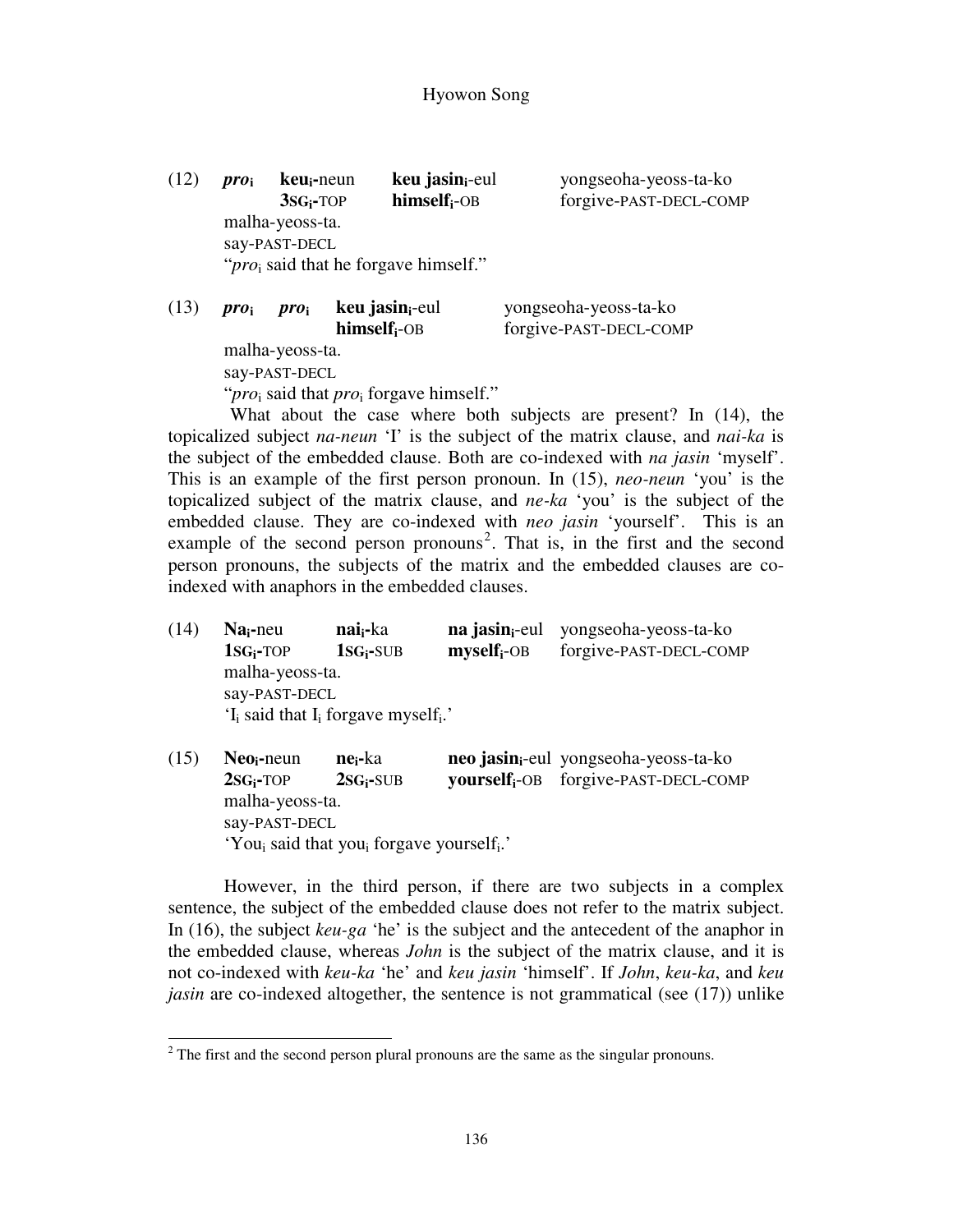in English: the subjects of the matrix and the embedded clauses may or may not refer to the same person (see  $(18)$ ).<sup>3</sup>

- (16) **Johni**-eun **keuj**-ka **keu jasinj**-eul yongseoha-yeoss-ta-ko **Johni-**TOP **3SGj-**SUB **himselfj**-OB forgive-PAST-DECL-COMP malha-yeoss-ta. say-PAST-DECL 'John<sub>i</sub> said that he<sub>j</sub> forgave himself<sub>j</sub>.'
- (17) \***Johni**-eun **keui**-ka **keu jasini**-eul yongseoha-yeoss-ta-ko **Johni-**TOP **3SGi-**SUB **himselfi**-OB forgive-PAST-DECL-COMP malha-yeoss-ta. say-PAST-DECL 'John<sub>i</sub> said that he<sub>i</sub> forgave himself<sub>i</sub>.'
- (18) **John<sup>i</sup>** said that **heij** forgave **himselfij**.

 What about dropping the subjects? The subject of the matrix clause, *pro* and *keu jasin* are co-indexed and grammatical (see (11) to (13)), but in English, subject drop itself is ungrammatical (see (19a and 19b)). That is, unlike in English, if at least one of the subjects is dropped in Korean complex sentences, the subject, *pro* and the anaphor must be co-indexed.

(19) a. \**pro***<sup>i</sup>** Said that **heij** forgave **himselfij** b. \***He<sup>i</sup>** said that *pro***ij** forgave **himselfij**

 We have looked at the characteristics of Korean G2 anaphors in some Korean data. Now, we will take to the question raised in section 3: why are these characteristics found in Korean?

### **5. Plausible explanations**

First, let's talk about the Optional and Obligatory Antecedent Dropping. The reason for Antecedent Dropping is related to the fact that Korean is a pro-drop language. Subject drop is  $\langle$ predominant $\rangle \rightarrow$  {prevalent?} when the subject is repeated or when the speaker and the listener have the same referent in mind. Let's look back at the composition of G2 anaphors: the first person singular pronoun *na* 'I' and the G1 anaphor *jasin* 'self' in *na jasin* 'myself'. The pronoun

<sup>&</sup>lt;sup>3</sup> I am thankful to Young-Hyun Heo, Ah-Rong Lee, and Su-Yeon Seo (University of Wisconsin-Milwaukee) for discussing the data.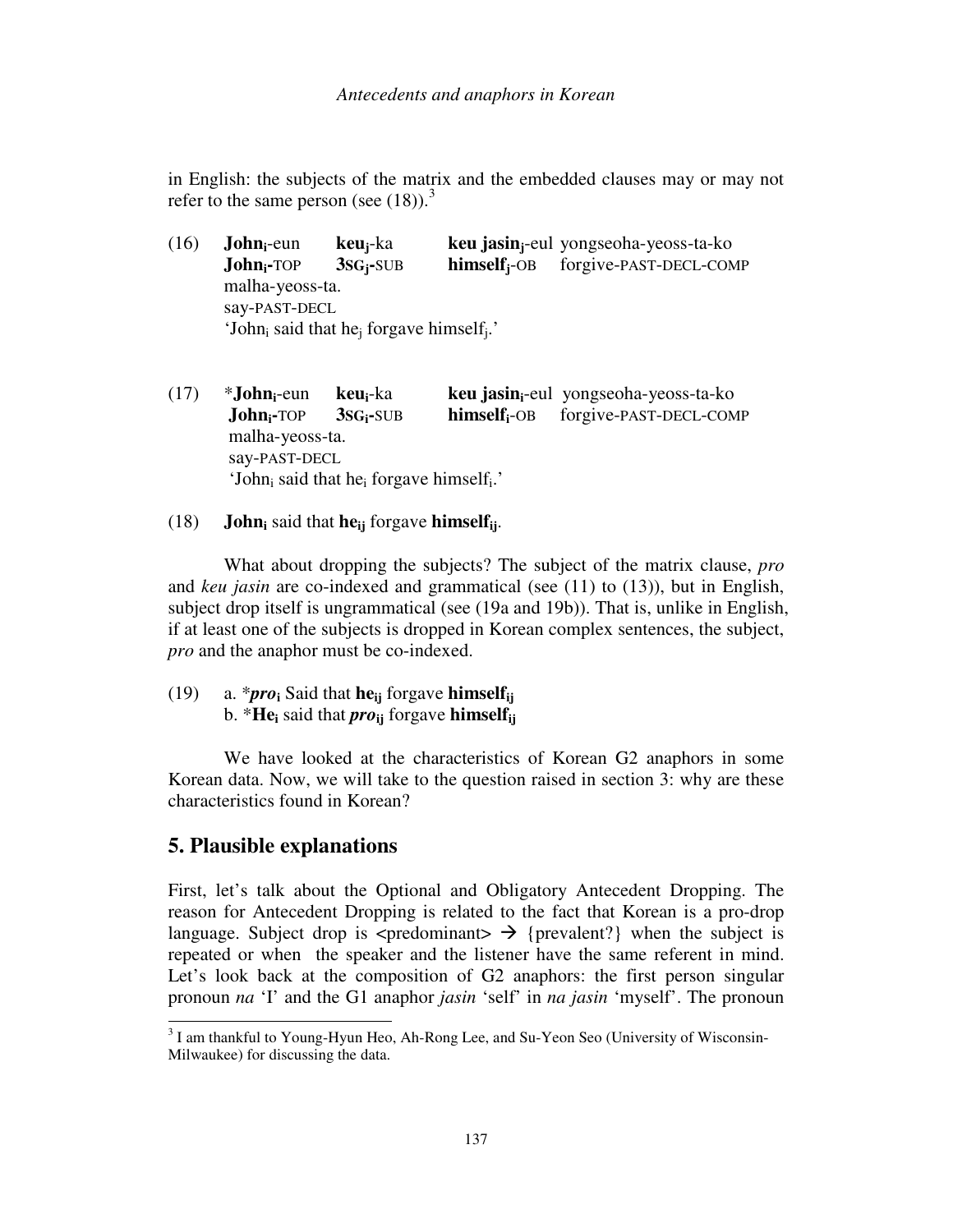*na* has φ-features, thus when the speaker says a sentence with *na jasin,* the person who *na jasin* refers to is the speaker. The speaker and listener definitely know who *na jasin* refers to. Korean pro-drop mechanism can be implemented. This explains why Korean G2 anaphors do not need antecedents.

 When Korean native speakers do not drop the subject, this usually happens in emphatic sentences or in cases of new information. That is, if the speaker produces the subject, it is understood as emphasized. In complex sentences, if both subjects are spoken, this indicates that the subjects are emphasized, and therefore they have a higher probability of different references. Thus, *keu* 'he' cannot be *John* in (17). However, if the speaker drops one of the subjects, the subjects are understood as referring to the same person.

#### **6. Conclusion**

This report introduced the characteristics of Korean antecedents and anaphors. Korean has two types of anaphors: G1 anaphors (called Simple Expression by Reinhart and Reuland) and G2 anaphors (called SELF anaphor by Reinhart and Reuland). Only G2 anaphors were dealt with in this report. They consist of a pronoun and the G1 anaphor *jasin*. Korean G2 anaphors have three characteristics: (a) the antecedent of the anaphor can be dropped (Optional Antecedent Drop). (b) If subjects in matrix and embedded clauses have the same reference and the two subjects are third person, one of them must be dropped (Obligatory Antecedent Drop). (c) The anaphor can be put in the subject position of passive sentences (Subject Anaphors). Why does Korean have these characteristics? Optional and Obligatory Antecedent Drop have to do with Korean being a pro-drop language. Thus, like all subjects, antecedents can also be dropped relatively freely. In addition, the first and second persons do not have ambiguity of reference. This is why conditional antecedent drop occurs in sentences which have third-person antecedents of matrix and embedded clauses. Subject Anaphors must be further researched because they are related to Korean passive formation.